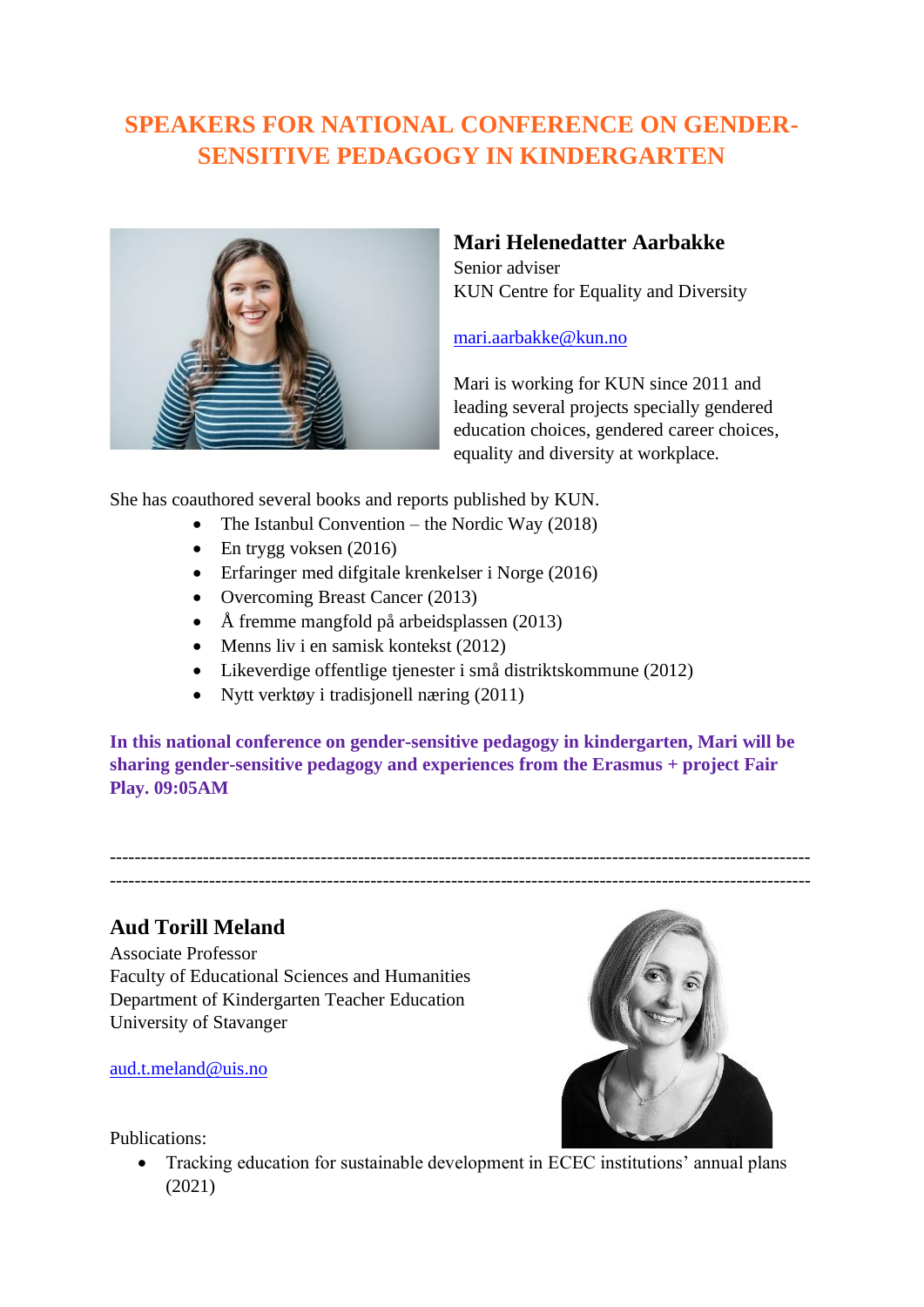- Challenging gender stereotypes through a transformation of a fairy tale (2020)
- Toddlers' social competence, play, movement skills and well-being: an analysis of their relationship based on authentic assessment in kindergarten (2018)
- Traces of gender patterns in students' observations. In: Theory and practice in kindergarten science research (2017)
- Teachers' experiences with a transparent architecture (2015)
- Toddlers Master Everyday Activities in Kindergarten: A Gender Perspective. Early Childhood Education (2015)

**In this national conference on gender-sensitive pedagogy in kindergarten, Aud Torill will be presenting on gender patterns in kindergarten – as the students see it. 09:40AM**

----------------------------------------------------------------------------------------------------------------- -----------------------------------------------------------------------------------------------------------------



### **Ole Bredesen Nordfjell** Chief Adviser Reform – Resource center for men

[ole@reform.no](mailto:ole@reform.no)

Ole is a sociologist and has working in Reform since 2007. He specialized in men and masculinity as a reaction to gender research's one-sided focus on women. Ole has an extensive Nordic and international network of contacts, and has an overall

professional responsibility related to Reform's work areas, such as, men as victims of violence, boys' and men's upbringing and quality of life, paternity, marital breakdown, gender equality, education and the gendered labor market. Ole has previously worked as a freelancer and as a consultant at the Competence Center for Gender Equality.

**In this national conference on gender-sensitive pedagogy in kindergarten, Ole will be presenting on how to recruit and retain men for occupations in kindergarten. 10:15AM**

----------------------------------------------------------------------------------------------------------------- -----------------------------------------------------------------------------------------------------------------